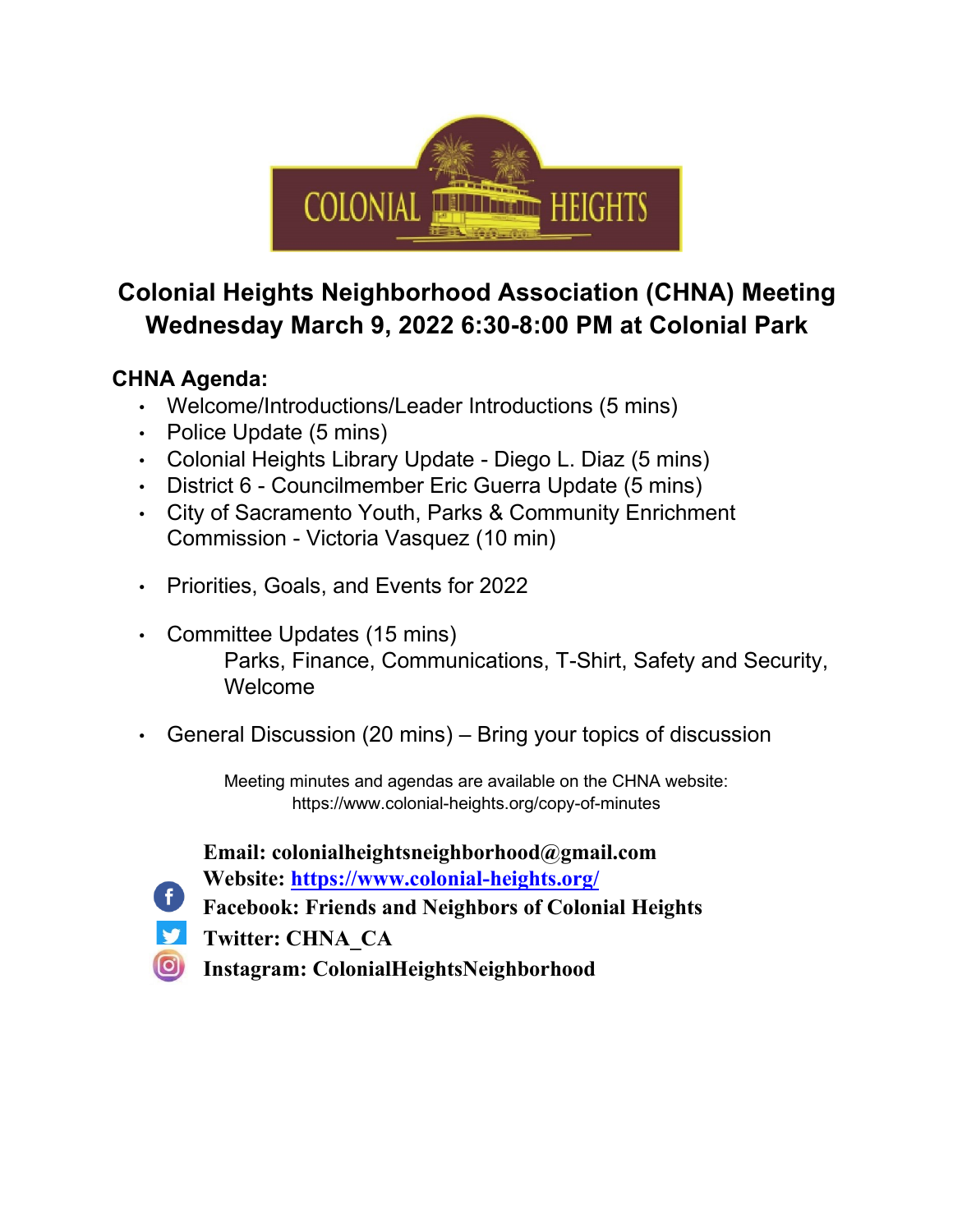# Colonial Heights Neighborhood Association Meeting Minutes

Wednesday March 9, 2022 6:30-8:00 PM at Colonial Park

Attending:

Frank Jim Keddy Mark Harrington Diego Diaz- Circulation Supervisor CH Library Susan Trip Kathy Bicker Aaron Ron Deal Jill Greg Ruszovan (forced to take Minutes!)

No SacPD officers showed up. No Council Members showed up. Victoria Vasquez with the Parks Department did not show up.

#### **Library Update - Diego L. Diaz**

#### **Circulation Supervisor**

*Sacramento Public Library – Colonial Heights library*

*4799 Stockton Blvd., Sacramento, California 95820*

*(916) 277-2191 ddiaz@saclibrary.org*

Diego Diaz is the new Circulation Supervisor at the Colonial Heights Library and has been there for 6 months.

- 1. Library hours are 10-6PM Tuesday through Saturday.
- 2. There is a Story Time Tuesday through Saturday at 10:30 AM.
- 3. Wednesday is Explore and Play.
- 4. An Adult book club is planned for the future.
- 5. WiFi hotspots and Chromebooks are available for loan. Wifi hotspots give access to the internet for people who don't have it. Chromebooks arre a type of laptop, that can be checked out at the same time as the WiFi hotspots.
- 6. The Community Room is still closed and being used by staff. It should open in the summer. Diego was asked if the room could be reserved for our meetings, but said that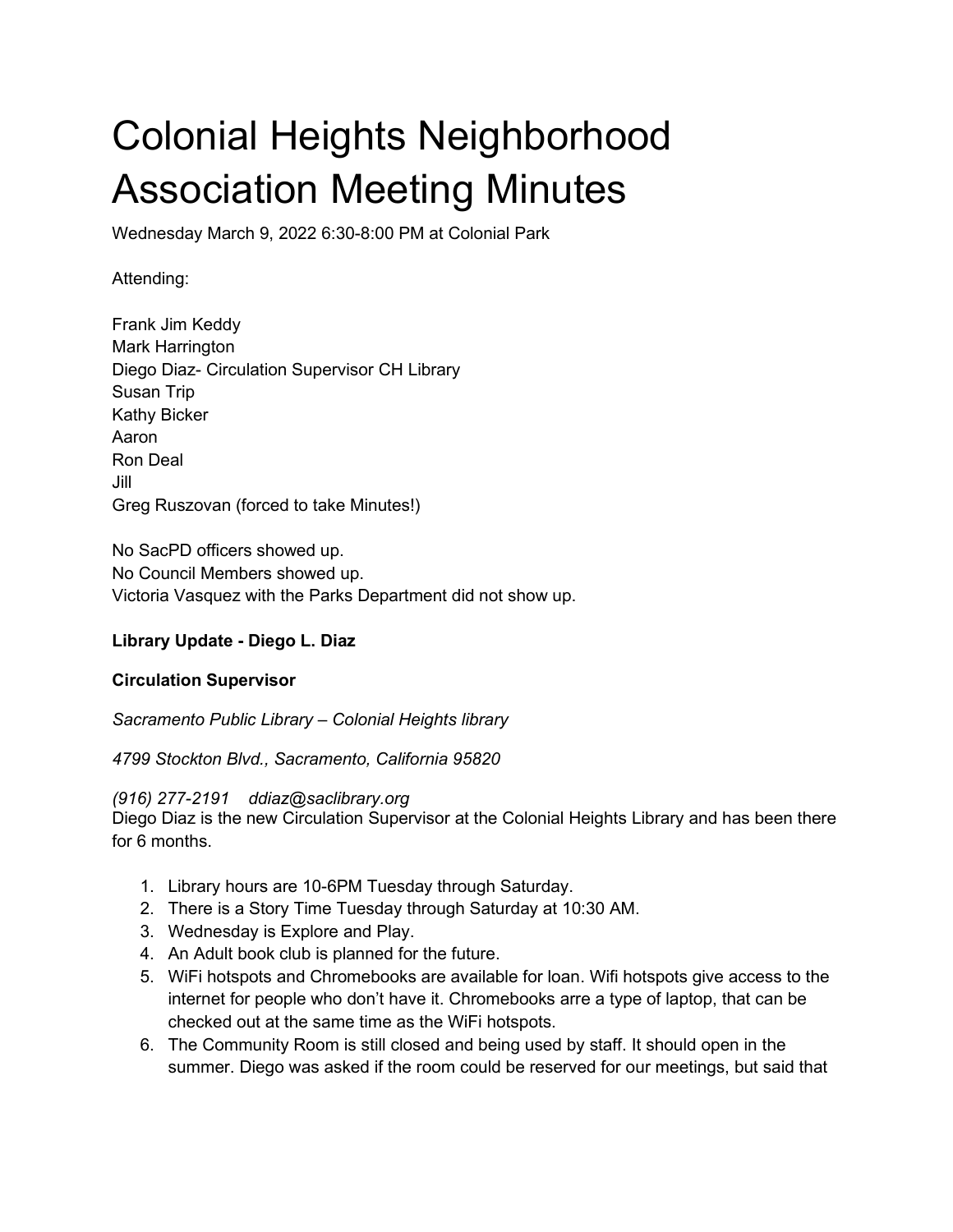that could not be done ahead of time. He was asked to notify CHNA when the opening date of the Community Room was known and reservations could be made.

#### **Park Committee Update**

Victoria Vasquez was scheduled for this CHNA meeting but did not show. A Colonial Park walk through is scheduled for April  $1<sup>st</sup>$ . The location for 10 to 12 trees will be identified and planting is planned for the next tree planting season on October  $8<sup>th</sup>$ , 2022. Community involvement is encouraged.

#### **Communication Committee**

The website [www.colonial-heights.org](http://www.colonial-heights.org/) is up and running, events are being posted to NextDoor and Facebook. The Instagram account is being posted to by the Colonial Heights Photography Club.

While we are collecting e-mail addresses, there is currently no active posting via e-mail. The old Google listserve has not been used for many years. This is an area that the Communication Committee could use help with.

#### **Treasurer**

No significant changes to the CHNA treasury has happened. A detailed summary of income and expenditures for CHNA is available upon request.

#### **National Flag Day Event Planning**

Susan Tripp is leading the planning for a Flag Day event at Colonial Park on Saturday June 11<sup>th</sup> from 10 to 2. Looking for volunteers to help with organizing, including a Veterans group to do a flag ceremony. It was suggested that the local Elks Lodge can help with the ceremony. A list of items has been prepared with itemized costs that include flyers, hot dogs, a cake or cup cakes. T-shirts will be sold. Volunteers are encouraged to contact Susan Tripp via Kathy Bicker.

#### **Mercy Housing Committee**

Aaron Cheesman presented a summary of the January  $22<sup>nd</sup>$  Avenue meeting with councilmembers

A summary from communications with the MH Committee: Here's a Recap on Where Things Stand:

- Last year, we learned of plans to build Mercy Housing in the Jon's Furniture lot. Designs included a main entrance/exit point inside a residential area where, for decades, 54th Street terminated at 22nd Avenue. It also included access on Stockton Boulevard, but that access is limited to such a degree (no left turn out, no left turn in, no northbound U-turns allowed on Stockton, no lit intersection) that it would steer much traffic *through* our neighborhood rather than directly to/from Stockton.
- We organized as a neighborhood and built a mailing list. The Colonial Heights Neighborhood Association approved the Mercy Housing Development Committee to take the lead for the neighborhood.